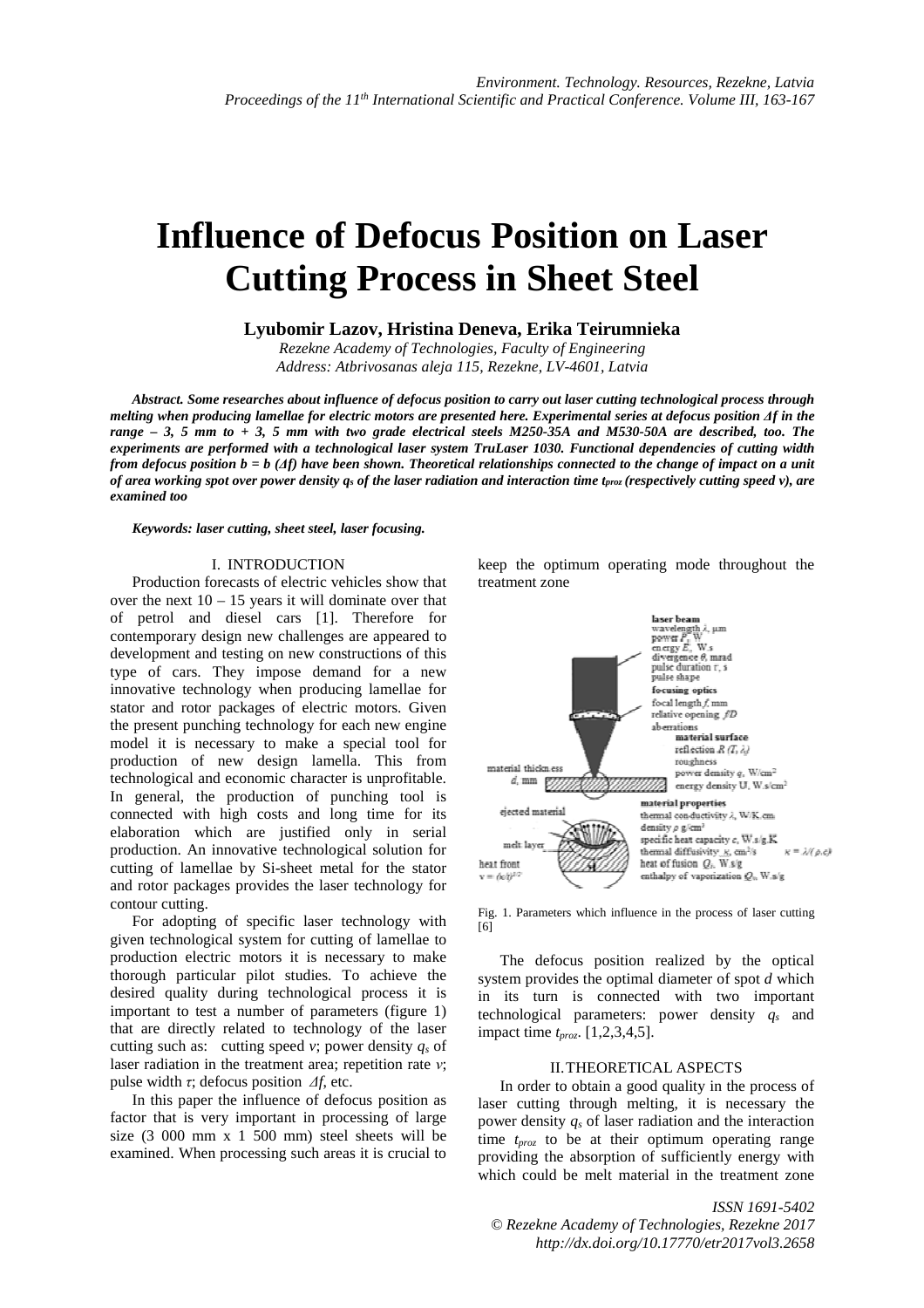(fig. 2). Both technological parameters *qs* and *tproz* are connected with each other and with the diameter of the working spot *d*. Role of the working radius spot *r*  $= d/2$  and its relationship with average power *P* and interaction time during the process are clearly seen from the dependence

$$
t_{\text{prox}} = \frac{\pi^3 k^2 r^4 (T - T_0)^2}{4 a A^2 P^2} \quad , \tag{1}
$$

where  $k$  –thermal conductivity;

- *P*  average power;
- *A*  absorption coefficient;
- $a$  thermal diffusivity:

*Т* – process temperature;

*Т0* – ambient temperature.



Fig. 2. Operational regimes for various processes of laser treatment

On the other hand power density in the area of working spot is given by

$$
q_S = P / S,\tag{2}
$$

where *S* is a unit of area on the working spot,

*P* – power of the falling laser radiation on the surface.

Considering that

$$
S=\pi\; d^2/4
$$

where *d* is the diameter of working spot and substituting in (2) is obtained

$$
q_S = 4P / \pi d^2. \tag{3}
$$

Diameter of the working spot *d* is a complex magnitude and it is connected with parameters for quality of the laser radiation (figure 3) and with these of the optical system as you can be seen from the following dependence

$$
d = 2r = M^2, \tag{4}
$$

where  $f$  is a focal distance,

*D* - beam diameter,

*λ* – wavelength of laser radiation,

 $M^2$  – a parameter (a number to the diffraction – it describes an approximation of the actual laser beam with the Gaussian beam).

In the scientific literature  $M^2$  is also described as  $K$ -factor – another measure of quality. It various between  $0 \lt K \lt 1$ . In the basic Gaussian mode TEM<sub>00</sub> it is equal on 1.  $K$  – factor is related with wavelength *λ*, beam divergence *θ* and Gaussian beam waist  $r_0$  as you can be see from the dependence

$$
K = \frac{\lambda}{\pi r_0 \theta},\tag{5}
$$

where the divergence  $\theta$  is defined with a limit of the relationship (fig. 4):

$$
\theta = \lim \frac{r(z)}{z} = \frac{\lambda}{\pi r_0},
$$
\n(6)



Fig. 3. Role and meaning of  $M^2$ , *D* and *f* on the size of working spot *d* [7]



Fig. 4. A spatial distribution of the beam after its exit to the focusing system

A major parameter for the practice is the Rayleigh length  $z_R$ . It is defined as a distance from the beam waist (fig. 4) for which the cross sectional area of the laser beam is increased twice

$$
z_R = \frac{\pi r_0^2}{\lambda} K = \frac{r_0}{\theta} \tag{7}
$$

To realize desired qualitative technological result unto laser cutting, diameter of the working spot or its position to the working surface often is required to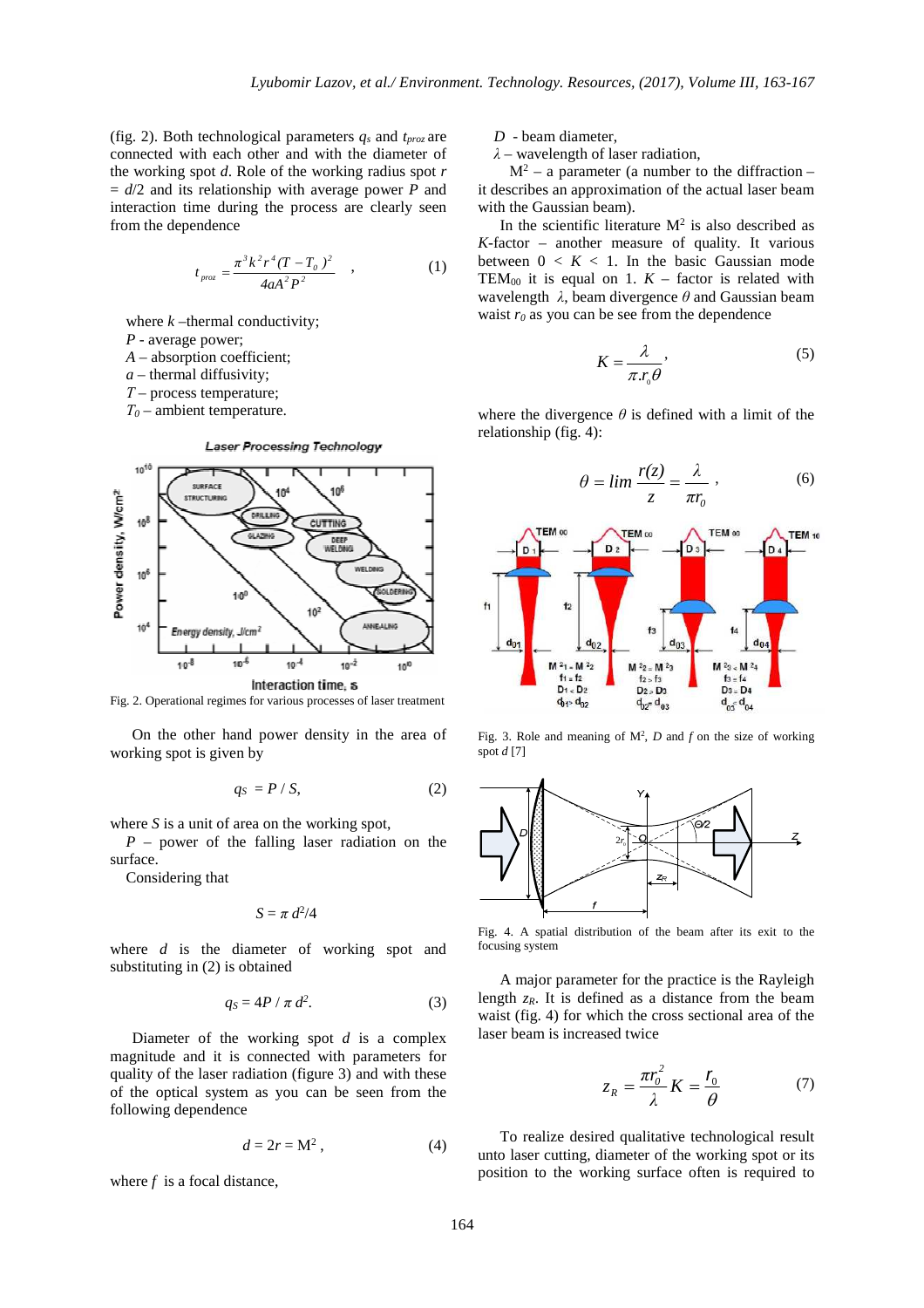change by the optical system. Laser beam can be placed with three positions: inside the sample (fig. 5a), on the target surface (fig. 5b) and above the sample surface (fig. 5c). In cases (a) and (c) is operated at defocus position *Δf.* When the focus is above the sample surface, Δ*f* has positive values, and when it is under the surface – negative values.

When defocus position *Δf* is above or under the surface, the power density  $q_s$  reduces very quickly in comparison the operating mode -  $\Delta f = 0$ . When  $\Delta f$  is larger than Rayleigh length (fig. 4), the diameter *d* of the working spot is given by equation

$$
d = \frac{D(z' + \Delta f)}{f + z'},
$$
 (8)

where *D* is the diameter of laser beam that incident on the lens,  $f$  – focal distance of the lens, and the parameter  $z'$  is defined by expression

$$
Z' = \frac{d_f f}{D - d_f} \tag{9}
$$

where *df* is diameter of working spot in focus.



Fig. 5. Location of the working spot to the sample surface: a). inside the sample ( $\Delta f$  < 0); b). on the surface ( $\Delta f$  = 0); c). above the surface  $(\Delta f > 0)$ 

When condition  $\Delta f < z_R$  is satisfied, the diameter of working spot almost does not change and therefore the power density of laser radiation reduces very small at compared to that in  $\Delta f = 0$ .

By the equation (8) we can see that if  $\Delta f > z_R$  the increasing of defocus position *Δf* the diameter *d* of working spot is increased too, as the dependence is linear. The power density *q<sup>s</sup>* is inversely proportional to the second degree of diameter *d* (3). It follows that the power density decreases very quickly with increasing of defocus position *Δf*, as well as optimal technological cutting regime is interrupted and required quality of cut is impossible to obtain.

# III. RESULTS

To study the influence of defocus position *Δf* on kerf width *b* and quality, some experiments were carried out in conditions close to industrial system TruLaser 1030 [8]. Samples of electrical steel M250-35A and M530-50A suitable for lamellae of rotor and stator packages with thickness respectively 0,35 mm and 0,50 mm, are used. As a laser source in the system is Disk Yb:YAG laser emitting a radiation with wavelength  $\lambda = 1.03$  μm.

On based our studies and methodic published in previous papers [9, 10, 11], to current report, the parameters systemized in table 1 are selected as constants. The study influence of defocus position *Δf* is realized in the range from  $-3.5$  mm to  $+3.5$  mm i.e. as well as with immersed focus and with taking out above the surface (see fig. 5).

There are studies on the effect of defocus position to the width input and output of the cut i.e. dependencies  $b_{in} = b_{in}$  (*Δf*) and  $b_{out} = b_{out}$  (*Δf*), are studied too. Concerning the quality of treatment zones and areas around them were carried out optical observations with microscope Neophot2 CARLZEISS JENA [12] at a magnification of 10 to 2 000 times.

| Table 1                                                       |       |
|---------------------------------------------------------------|-------|
| Technological input parameters for laser system trulaser 1030 |       |
| Parameter                                                     | Value |

| Parameter                  | Value   |
|----------------------------|---------|
| power $P$ , W              | 2 0 0 0 |
| cutting speed $v$ , m/min  | 50      |
| repetition rate $\nu$ , Hz | 20 000  |
| nozzle diameter ø, mm      |         |
| pressure of $N_2$ p, bar   | 14      |
| focus distance $f$ , mm    |         |

Obtained results for functional dependencies of input width bin and output width bout to the defocus position *Δf* for both grade steels are given respectively in fig. 6 and fig. 7.



Fig. 6. Graphics of experimental dependencies  $b_{in} = b_{in}$  ( $\Delta f$ ) and  $b_{out} = b_{out}$  (*Δf*) for samples M25-35A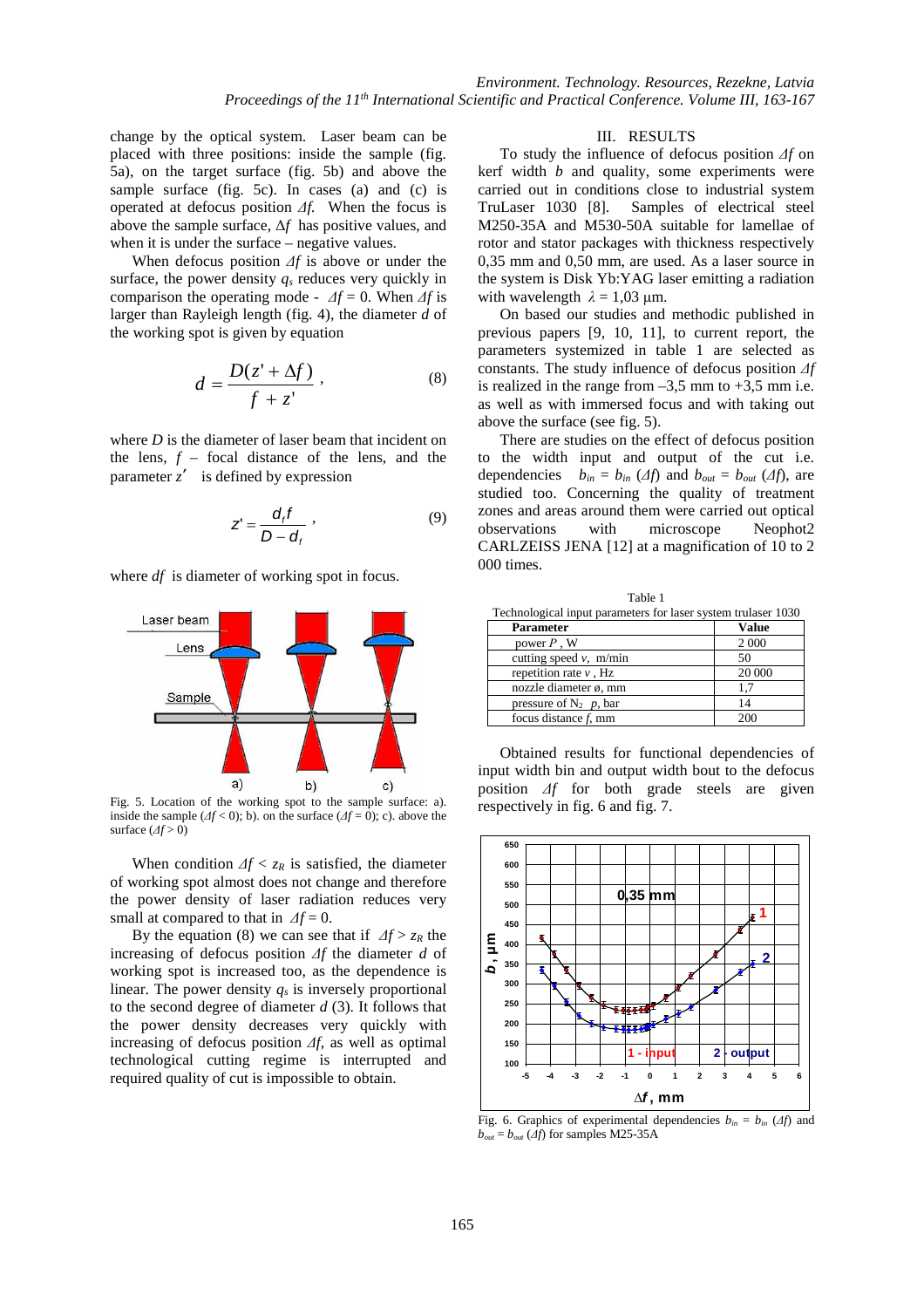

Fig. 7. Graphics of experimental dependencies  $b_{in} = b_{in}(\Delta f)$  and  $b_{out} = b_{out} (Af)$  for samples M530-50A

Accumulated molten drops on the cutting edge are noted too on the samples with thickness 0, 35 mm when defocus position is  $\Delta f$  > + 2,65 mm (fig. 8a) and *Δf* > - 3,5 mm (fig. 8b).



Fig. 8. Photographs of samples with tickness 0,50 mm and 0,35 mm at defocus margin *Δf* greater than +2,5 mm and –3,5 mm



Fig. 9. Photographs of samples М250-35А at defocus position *Δf* = -0,85 mm and *Δf* = -1,0 mm for samples of М530-50А

Optical observations of cutting zone shown some good quality results at values of *Δf* = - 0,85 mm (fig. 9) и  $\Delta f$  = + 0,65 mm.

#### IV. DISCUSSIONS

From the analysis of experimental results it can be made following conclusions:

- With increasing of defocus position *Δf* in a plus direction up to  $+3.5$  mm input cutting width  $b_{in}$  is increased nearly linear  $\Delta b \sim 170$  μm. But in minus direction  $-\Delta b \sim 110 \text{ µm}$ , i.e. there is a slight change of cutting width *b* at immersed focus in the material. Such trend is observed and for the output cutting width bout.

- Left parts of graphics are little steep i.e. cutting width is changed faster in minus direction. This dependence is more strongly expressed for samples with less thickness: 0, 35 mm. The rate at which input cutting width increases in the interval to variation of defocus position *Δf* = (0,65 ÷ 4,15) mm for M250-35A, was  $Δb<sub>in</sub> /Δf = 48,55 \mu m / mm$ ; and  $Δb<sub>in</sub> /Δf = 62.5 \mu m/mm$  in the range  $\Delta b_{in}/\Delta f$  = 62,5 μm/mm in the range  $\Delta f = (-4.35 \div -1.85)$  mm.

- Significant change of the cutting width *Δb* in the range of defocus position  $\Delta f = (-0.15 \div 1.35)$  mm for the samples of steel М250-35А and  $\Delta f = (-0.25 \div -1.5)$  mm - at samples of M530-50A, is not observed. This is explained by the fact that in the indicated interval are and the values of beam waist (Rayleigh length *zR*). Cutting width is changed by  $\Delta b = \pm 5$  μm in the above ranges of defocus position *Δf*.

- Microscopic observations and analyzes are shown a good cutting quality on the input as well as on the output when defocus position were in the range *Δf* >+ 1,0 mm and *Δf* > 2,0 mm for both samples. This is due to the fact that at these technological regimes obtained melt was removed well from the  $N_2$  gas supplied in the treatment zone with pressure of 14 bar.

- Minimum input cutting width  $b_{in} = 230$  µm was observed at  $\Delta f = -0.15$  mm for samples of steel M250-35A, and *Δf* = -0,25 mm – for samples of M530-50A.

## V.CONCLUSION

Studies have shown that the magnitudes *qs* and *tproz* influencing on the laser cutting process through melting of sheet steel material for lamellae of electric motors, are in complex dependencies with the diameter of working spot d and conditions of focusing as well as with a number variables connected with the beam quality. Knowledge of the relationships between them helps to shortening the path for optimization of the technological process – it enables to evaluate the effect on each of these parameters over the studying process. Experimental and theoretical analyzes are shown that the defocus position *Δf* is an important factor having an significant influence on the technological mode and on the quality of the processing. If you must use mixed units, clearly state the units for each quantity that you use in an equation.

### **REFERENCES**

- [1] Grigoryants, A. G., Osnovy lazernoy obrabotki materialov. M., Mashinostroyeniye, ISBN: 5-217-00432-0, 1989, 301s.
- [2] Grigoryants A., I. Shiganov, A. Misyurov Tekhnologicheskiye protsessy lazernoy obrabotki, izd. MGTU im. N. Baumana, Moskva, ISBN 5-7038-2701-9, 2006.
- [3] Schuöker, D. Dynamic Phenomena in Laser Cutting and Cut Quality. Applied Physics, 1986, B 40, pp. 9 -14.
- [4] Schuöcker, D. Handbook of the EuroLaser Academy, Chapman&Hall, London, 1998, ISBN 0412819201.
- [5] Veyko, V. P. Tekhnologicheskiye lazery i lazernoye izlucheniye. Sankt-Peterburg, ITMO, 2007, 52 s.